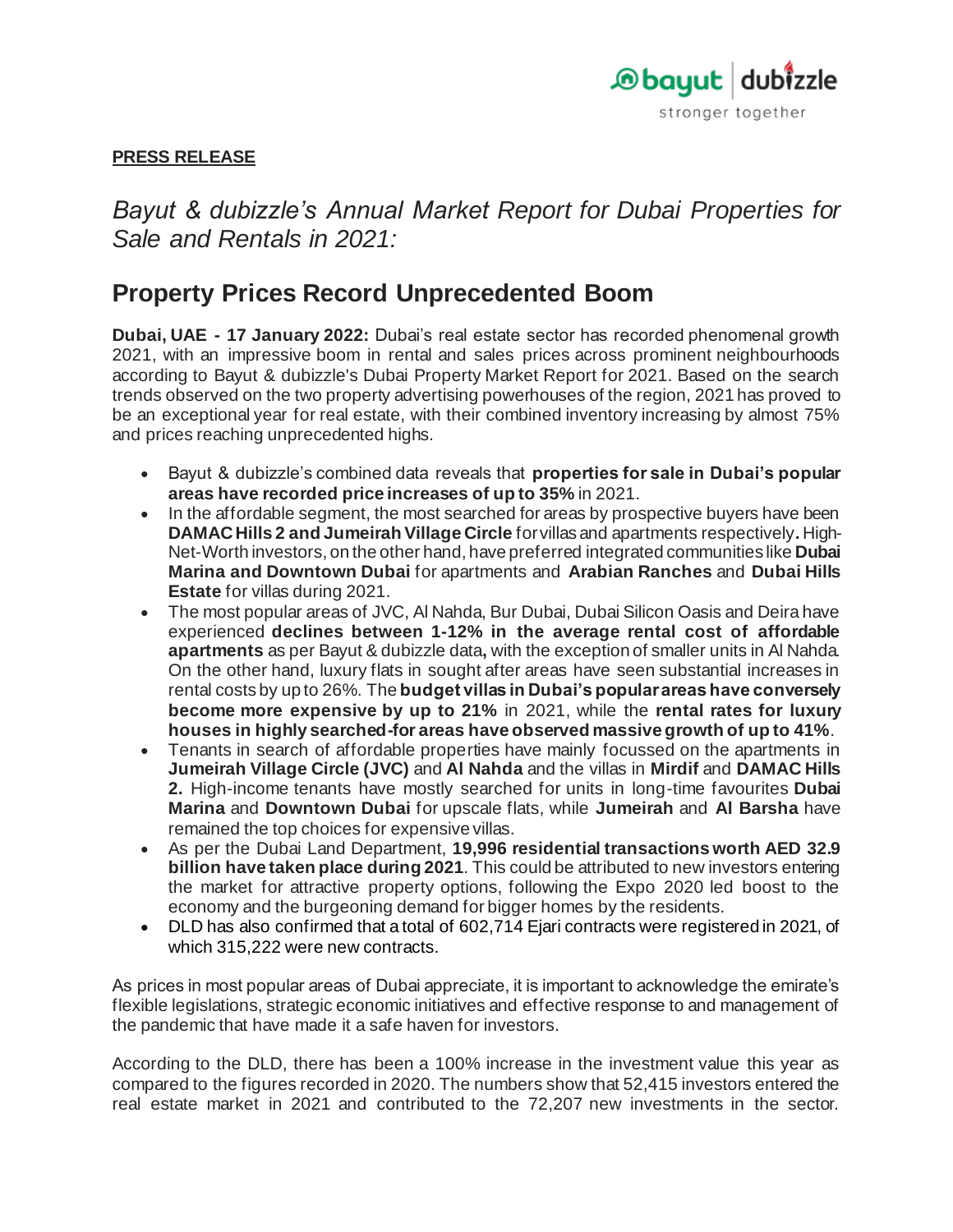

Additionally, 35 real estate projects valued over AED 11B were also completed in 2021, with 319 projects in progress, to meet the rising demand for real estate in Dubai.

# **Properties for Sale**

# **Apartments:**

In the luxury segment, apartments for sale in **Dubai Marina have remained popular with prospective investors and homebuyers**.

- The long-standing favourite Dubai Marina, has seen the average **sales price-per-squarefoot for luxury apartments appreciate by 11%** to average at AED 1,298 in 2021. The appeal of the waterfront district continues to remain steady especially in the wake of the new Dubai Harbour development nearing completion.
- Bayut & dubizzle's market analyses have also shown that homebuyers are searching for properties in popular upscale neighbourhoods like **Downtown Dubai, Palm Jumeirah and Jumeirah Beach Residence, where** the average **price-per-square-foot for apartments rose by a margin of 13% to 27%**. The suburban **Dubai Hills Estate has also recorded a price increase of over 9%** for luxury apartments in Dubai.

**Sale prices for affordable apartments** in Dubai **have seen an overall upward trajectory** in 2021.

- Sales prices for flats in **Jumeirah Village Circle have remained stable, with the sales price-per-square-foot** in 2021 standing relatively unchanged at AED 834.
- **Business Bay, Jumeirah Lake Towers, Dubai Silicon Oasis and Dubai Sports City**  have also appealed to buyers in search of reasonably priced flats. These soughtafter districts have recorded **increases in the average sales price-per-square-foot of 1% to 11%**.

## **Villas:**

In 2021, **Arabian Ranches remained a firm favourite for prospective buyers** in search of upscale villas.

- The average sale **price-per-square-foot of villa properties in Arabian Ranches has averaged at AED 1,133 in 2021,** following an almost 24% increase from the prices observed in 2020**.** The rise in demand for private villas and the limited inventory available has resulted in this rise in price for the well-established gated community.
- **Villas in Dubai Hills Estate have also appealed to investors and buyers**, where the average price-per-square-foot recorded a 21% increase to average at AED 1,257.
- Other residential developments have attracted investor interest for expensive villas in Dubai include **Palm Jumeirah, The Villa and Arabian Ranches 2, where sale prices increased between 14% and 35%.** The most significant increase has been observed for Palm Jumeirah, where the average price-per-square-foot now stands at AED 2,881.

According to the trends observed on Bayut & dubizzle, **sale prices in the affordable villa communities have increased** across the board in 2021.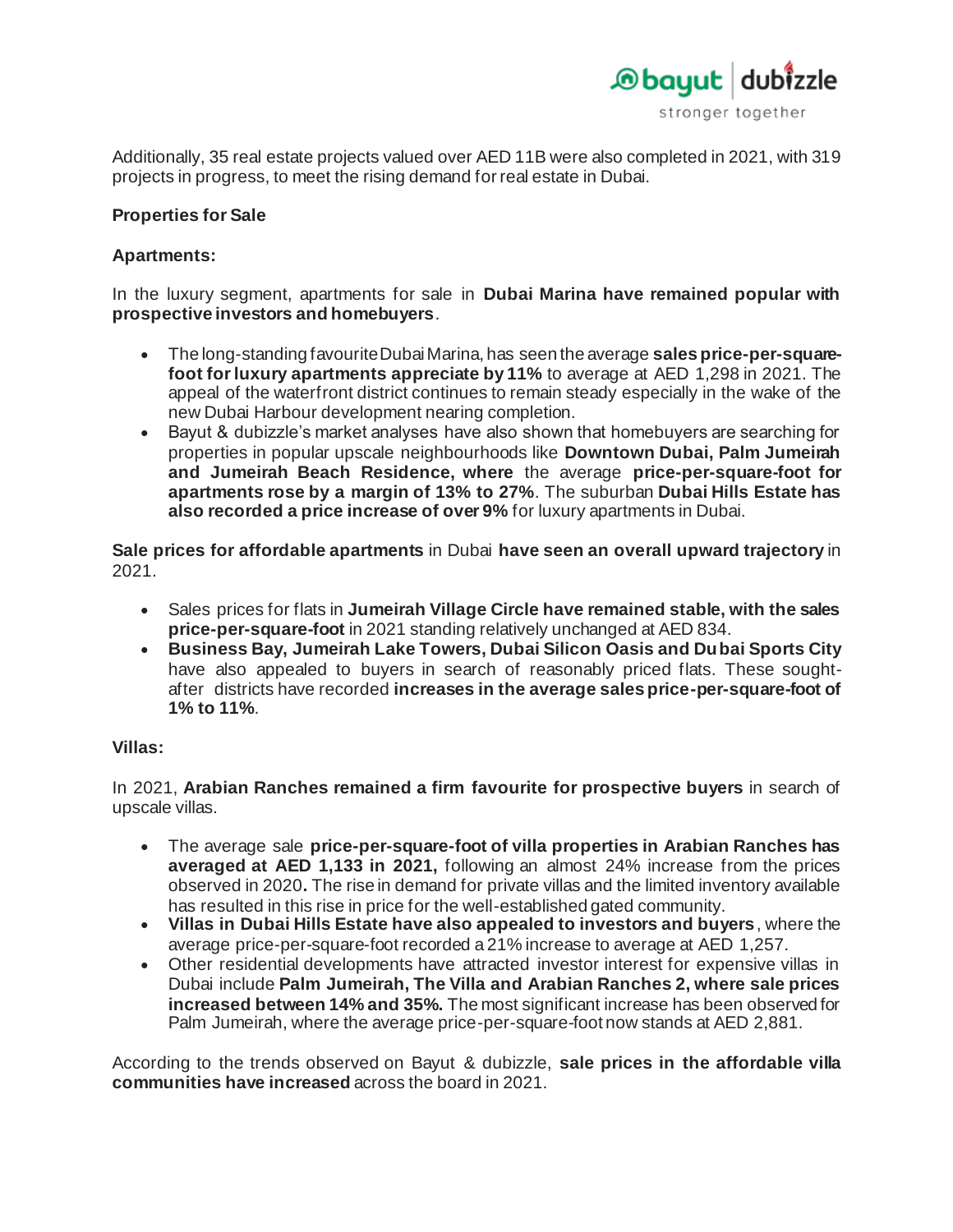

- **DAMAC Hills 2 (Akoya Oxygen) has reported an uptick of over 3% in the price-persquare-foot for sale of villas,** averaging at AED 586 in 2021.
- The **price-per-square-foot for villas** in popular suburbs like **Dubailand and Jumeirah Village Circle have also appreciated by 11% to 13%**.
- Integrated family-friendly developments such as The Springs and DAMAC Hills have also garnered interest in 2021 for budget villa sales. **Both communities have experienced sales price upticks between 11% and 25%**, with the highest increase recorded for properties in The Springs, where the price-per-square-foot now averages at AED 1,073.

# **Rental Yields in Dubai**

- For affordable apartments in the most-searched for areas in Dubai, **Dubai Sport City has generated the most healthy return-on-investment of 7.18%**.
- **Dubai Marina with a projected ROI of 5.64% has continued to offer healthy rental yields** in 2021 on buy-to-let apartments in the luxury segment.
- Budget villas in **Jumeirah Village Circle have generated good rental yields averaging at 5.9%** in 2021.
- **The luxury homes in Arabian Ranches 2 with a projected ROI of 5.28%** have also appealed to property seekers looking for healthy returns on their investments.

# **Off-plan Projects in Dubai**

- In the affordable segment, **Binghatti Mirage** in Jumeirah Village Circle has been the most searched-for project for off-plan apartments, while buyers interested in reasonably-priced off-plan villas have preferred **Rukan** in Dubailand.
- Based on the combined data released by Bayut & dubizzle, **Sobha Hartland** in Mohammed Bin Rashid city has been the most-searched for option for luxury off-plan apartments, whereas **District One has been the most searched for option when it comes to** upscale off-plan villas.

## **Properties for Rent**

# **Apartments:**

**Tenants looking for affordable properties have continued to mainly search for reasonablypriced apartments** in **Jumeirah Village Circle (JVC)** in 2021.

- The **asking rents for flats in JVC have remained largely stable.** The average rents for studio flats and 1-bed units have remained unchanged at AED 28k and AED 43k respectively. Rental costs for 2-bed apartments in JVC have decreased by 1% to average at AED 63k.
- Other areas that appealed to tenants in search of budget flats include **Al Nahda, Bur Dubai, Dubai Silicon Oasis** and **Deira**. The **average rents in these areas have decreased** across the board, recording declines of 3% to 21%**.** The highest price fall has been recorded for studio flats in Al Nahda that are now priced at AED 21k.

Based on Bayut & dubizzle's combined analysis, **Dubai Marina has retained its popularity for luxury apartment rentals in 2021**.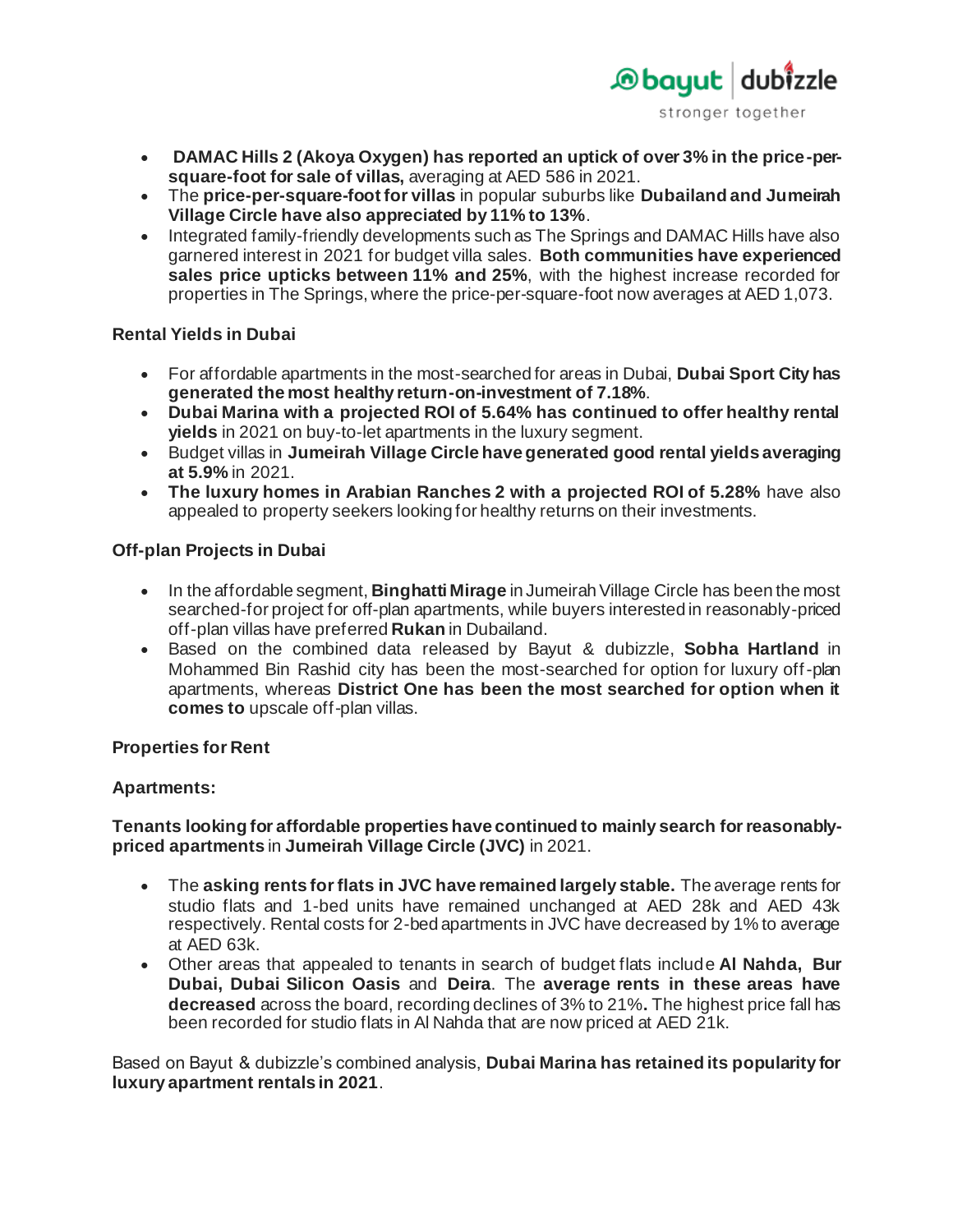

- **The average rents in Dubai Marina have recorded upticks of 1% to 7% in 2021.** The rental costs for 1-bed flats have averaged AED 64k in 2021. The 2 and 3-bedroom apartments for rent are now priced at AED 98k and AED 146k on average, respectively.
- **Downtown Dubai has also recorded an appreciation in average prices by up to 26%.**  The highest increase was recorded for 3-bed apartments following the handover of luxury properties in upscale projects like The Address The BLVD and Vida Residence Downtown.
- Based on the trends observed on Bayut & dubizzle, **tenants have continued to prefer luxury waterfront apartments** in 2021. Property prices in **Palm Jumeirah** and **Jumeirah Beach Residence (JBR)** have seen upticks between 10% and 24% in 2021, with the most prominent increments visible in 2 and 3-bed units in JBR. City Walk on the other hand, recorded declines of up to 11% in average rents.

# **Villas:**

When it comes to affordable villa rentals in Dubai, **Mirdif has continued to be most soughtafter by prospective tenants** during 2021.

- The average **rents for villas in Mirdif have seen moderate declines of up to 5%.** Rental cost for 3-bed houses has decreased by 5% to stand at AED 84k. The 4-bed villas have averaged at AED 107k and the 5-bed villas have been let for 115k per annum.
- **Prospective tenants looking for reasonably-priced villas have also focussed on suburban districts** such as **DAMAC Hills 2** (**Akoya Oxygen), Dubai South, Jumeirah Village Circle** and **The Springs**, where rents have experienced upward price shifts of 1% to 21%. The 5-bed houses in DAMAC Hills 2 have recorded the most significant uptick in prices, increasing from AED 77k to AED 93k in 2021.

In 2021, **luxury villa communities have seen a general uptrend in rental costs,** based on the Bayut & dubizzle's combined market report.

- **Jumeirah has remained a firm favourite for luxury villa rental** in 2021. The **average rental costs for villas in Jumeirah have experienced upticks of up to 26%**, with average rents now standing at AED 178k for 4-bed and AED 235k for 5-bed villas. The average rent for 6-bed villas increased by almost 26% to average at AED 370k per annum.
- **The independent, upscale villas in Al Barsha and Umm Suqeim** have also seen rental prices appreciate in 2021 by 2% to 39%, consistent with the price shifts fueled by increasing demand for bigger homes. The 6-bed rental villas in Al Barsha recorded the highest uptick in rental costs, subsequent to the handover of new units in the Bayti subcommunity.
- High-income tenants have also considered upscale gated communities like **Dubai Hills Estate and Arabian Ranches,** where the **average rents for homes have gone up by 9% to 41%**, with the influx of newly handed over inventory. The highest price increases have been recorded for 4 and 5-bed villas in Arabian Ranches.

Commenting on the trends, **Haider Ali Khan, the CEO of Bayut & dubizzle and the Head of EMPG MENA** said: "It has been an interesting year for the economy of the country, and the contribution of the real estate sector towards this growth is stronger than ever. There have been some record-breaking sales and rental transactions in the emirate last year and our own inventory